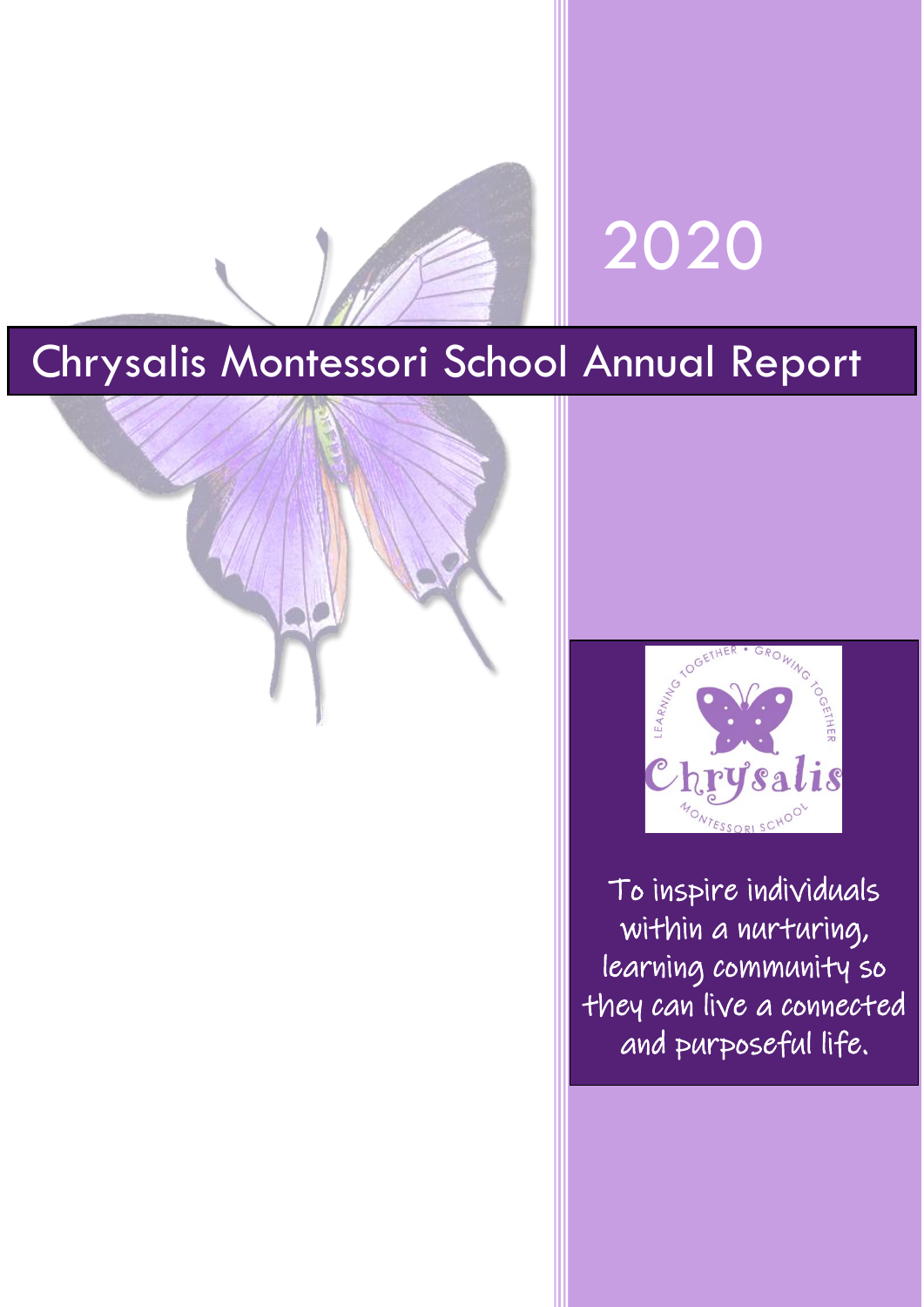# **ANNUAL REPORT FOR 2020**

# **Information for Parents**

Under the Australian Government Programmes for Schools Quadrennial Administrative Guidelines, all schools are required to make a commitment to ensure that School Performance Information is made publicly available within 6 months of the completion of the programme year. This information is compiled by the principal and administrative staff of Chrysalis Montessori School. This is the school's Annual Report for the 2020 year.

# **School Profile**

Chrysalis Montessori School focus, is on providing a safe and harmonious education environment to support and nurture the love of learning of the child, develop self-esteem, life skills and respect for others.

At Chrysalis, children are welcomed into a community which strives for the very best academic, mental, emotional, and physical environment. We pride ourselves on having a strong community spirit, making new students and their families feel welcomed and valued.

Our school has blossomed into a place where children know they are accepted and appreciated, respected and loved. This is a direct result of the commitment and generosity of teachers, staff, families, and friends who continue to share their skills, expertise, and enthusiasm with the school community.

The school is located only 10 minutes away from the Perth city centre, within easy reach of the Mitchell Freeway, public transport, and is situated near parklands and Herdsman Lake.

We have a carefully planned nature-based adventure playground, which allows the children to exercise, explore, and play in ways that enhance their physical and spatial development.

Our teachers have seen the benefits of the Montessori pedagogy and to many of our teachers, Montessori is more than just a type of education, but a way of life.



"We are learning together and growing together"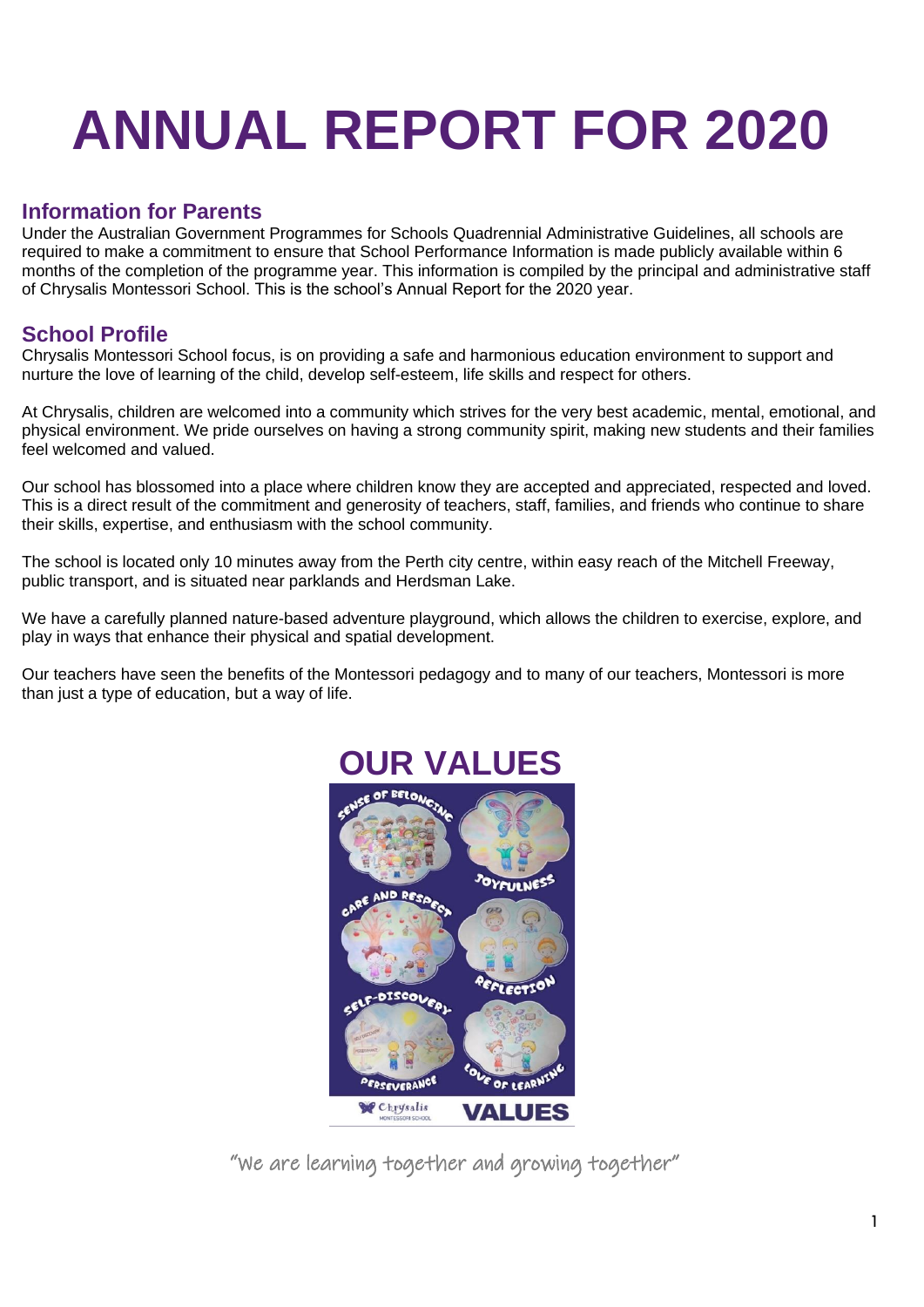# **STAFF INFORMATION 2020***:*

All teachers employed at Chrysalis Montessori School are registered with the Teachers Registration Board of WA, have current Working with Children card (WWC). All teachers are academically well qualified with strong Montessori qualifications and/or experience.

| <b>STAFF NUMBERS</b>                                   |    |  |  |
|--------------------------------------------------------|----|--|--|
| Principal full time position                           |    |  |  |
| Total teaching staff full time and part time positions |    |  |  |
| Total non teaching staff                               | 14 |  |  |
| <b>Total Staff Numbers</b>                             |    |  |  |

#### **STAFF ATTENDANCE**

The number of days absent per teaching staff member over the year was on average 5 days

#### **STAFF RETENTION**

One long term employee retired at the end of 2020

| <b>STAFF QUALIFICATION</b> |                                  |                                                                                                        |  |
|----------------------------|----------------------------------|--------------------------------------------------------------------------------------------------------|--|
| Mark Panaia                | Principal                        | Bachelor of Education (Major in Children with Special needs),<br>Masters of Education, Dip of Teaching |  |
| Veronica<br>Massang        | Deputy Principal/Teacher         | Bachelor Degree Education, Montessori (AMI)                                                            |  |
| Jocelyn Gilroy-<br>Widdis  | Senior Teacher Children<br>House | Bachelor Degree Arts, Grad Dip Media Studies, Grad Dip Ed,<br><b>MWEI Early Childhood</b>              |  |
| Sandra Johnston            | Teacher Children's house         | Bachelor Degree Education, Early Childhood                                                             |  |
| <b>Natalie Morse</b>       | <b>Teacher Primary</b>           | Bach Degree Drama and Media Studies, Grad Dip Ed, Primary                                              |  |
| Julie Pemberton            | <b>Teacher Primary</b>           | Bachelor Degree Education, Montessori (AMI)                                                            |  |
| <b>Nate Doherty</b>        | <b>Teacher Primary</b>           | Bachelor Degree Media Studies, Diploma Education Montessori                                            |  |
| Zana Jancic                | Teacher - Primary                | <b>Bachelor Degree Education</b>                                                                       |  |
| Lucia Di<br>Crecenzo       | <b>Teacher Primary</b>           | <b>Bachelor Degree Education</b>                                                                       |  |
| <b>Carly Brockis</b>       | Support & Enrichment<br>Teacher  | <b>Bachelor Degree Education - Primary</b>                                                             |  |
| Tanya Takayama             | Science and Phys.Ed.<br>Teacher  | Bachelor Degree Science, Post Graduate Sc, Master of Education,<br><b>Grad Dip Education</b>           |  |
| Andrew<br>Partington       | Music Teacher                    | Bachelor Degree Music (Hons), Graduate Dip Education                                                   |  |
| Marc Benazera              | <b>French Teacher</b>            | Limited Teacher Registration to 11/5/23                                                                |  |
| Kalpna<br>Chandaria        | <b>Cultural Studies Teacher</b>  | Bach of Social Science, Diploma Montessori<br>(London Montessori Centre - Early Childhood)             |  |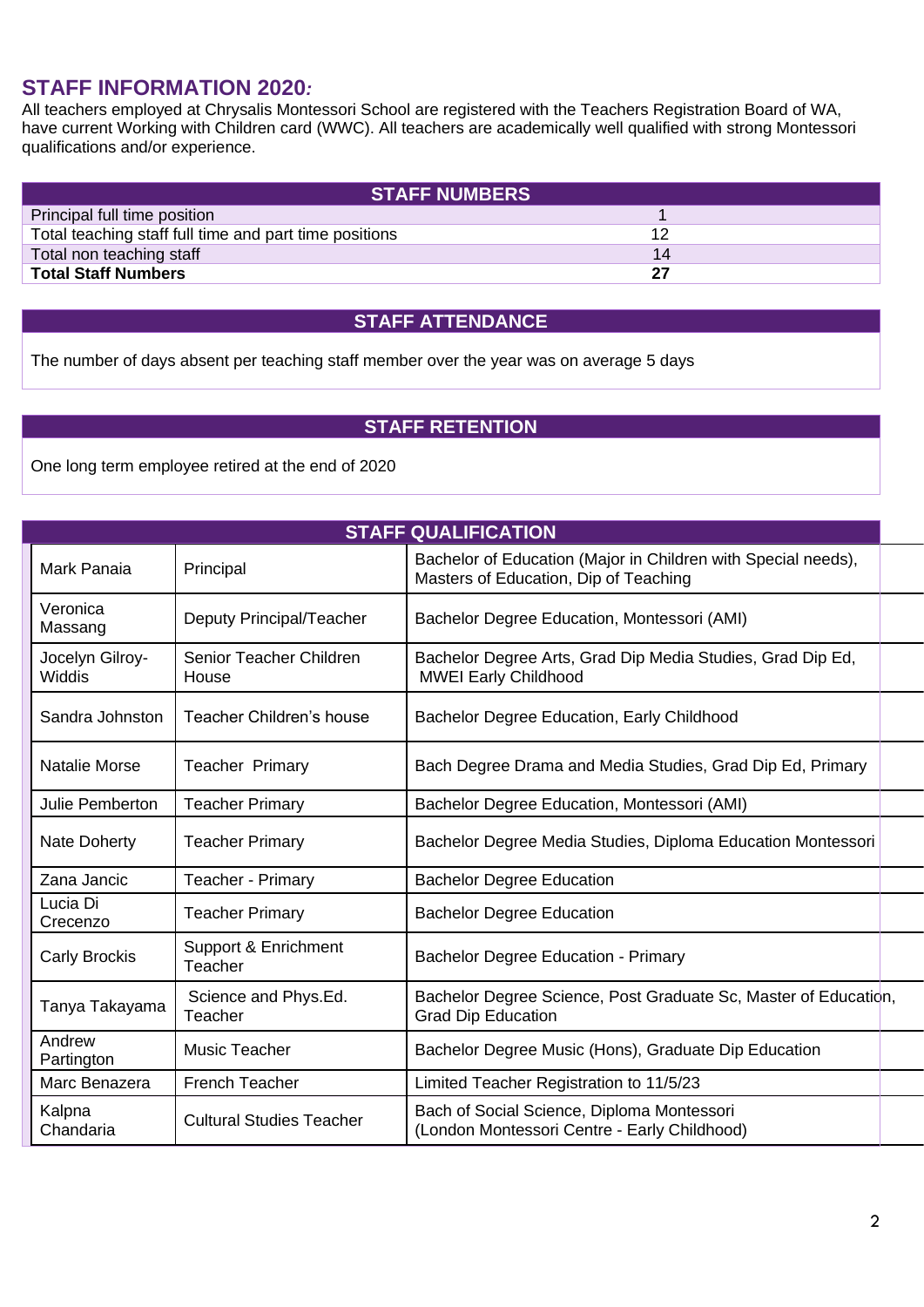#### **STAFF PROFESSIONAL DEVELOPMENT 2020**

| Provide Frist Aid Training - Royal Life Saving for all staff      |
|-------------------------------------------------------------------|
| Summer School 2020 Intro to Montessori Education                  |
| <b>Magic Numbers</b>                                              |
| Literacy & Learning in Kindergarten                               |
| Seven Steps to Writing Success                                    |
| Heggerty - Phonemic Awareness Curriculum                          |
| <b>Understanding Autism</b>                                       |
| <b>Small Schools Business Manager Meeting</b>                     |
| <b>Lead Make Certification</b>                                    |
| Reggio Emilia PD for 9 staff members                              |
| Observations at other Montessori Schools                          |
| MWEI - Observation, Assessment & Record Keeping Workshop          |
| <b>Grassroots Forum</b>                                           |
| <b>Education Perfect Workshop</b>                                 |
| <b>Creating Successful Spellers</b>                               |
| <b>Teaching Students with Special Needs</b>                       |
| <b>ASBA WA Conference</b>                                         |
| Seven Steps to Writing Success - Beginner Writers on line Session |

#### **PROFESSIONAL DEVELOPMENT SCHOOL BOARD 2020**

Briefing the Board hosted by AISWA

#### **WHOLE SCHOOL PROFESSIONAL DEVELOPMENT 2020**

Provide Frist Aid Training – Royal Life Saving for all staff Summer School 2020 Intro to Montessori Education Critical Friend – Facilitated by Mark Panaia Whole Staff Wellbeing and self development day facilitated by Vanessa Kirley Microsoft Teams Education Session facilitated by Joshua Welsh Education by Nature Creative Art Professional Development with Rachel Wyder

#### **Student Information 2020**:

Despite the challenges of 2020, Chrysalis Montessori School student numbers remained stable. In 2020 we introduced an extended care program for the 3 year old's accommodating them to stay all day which has been popular. Our school population in December 2020 was 137 Students. All reported in the 2020 STATS Census (data for Year 1 to 6).

The school consists of the following classrooms:

| Two - Children's House Classrooms | (Ages 3 to 6)  |
|-----------------------------------|----------------|
| Four – Primary Classrooms         | (Ages 6 to 12) |

Our philosophy has at its core Montessori methodology and a pedagogy which honours the holistic development of each child; that is physically, socially, emotionally and spiritually. With the recognition and approval of the alternate Montessori Curriculum in 2011 by ACARA, the school continues to offer a curriculum based on Montessori pedagogy and principles, while covering the knowledge, understandings and skills outlined in the School's Curriculum and Standards Authority. Chrysalis Montessori School is a member of the Association of Independent Schools of Western Australia – AISWA.

#### **Student Attendance:**

Overall student attendance supplied for the Census in Term 3 2020 was 93.99%. At Chrysalis we promote a positive safe environment to support the student's wellbeing and education which impacts positively on the management of regular school attendance.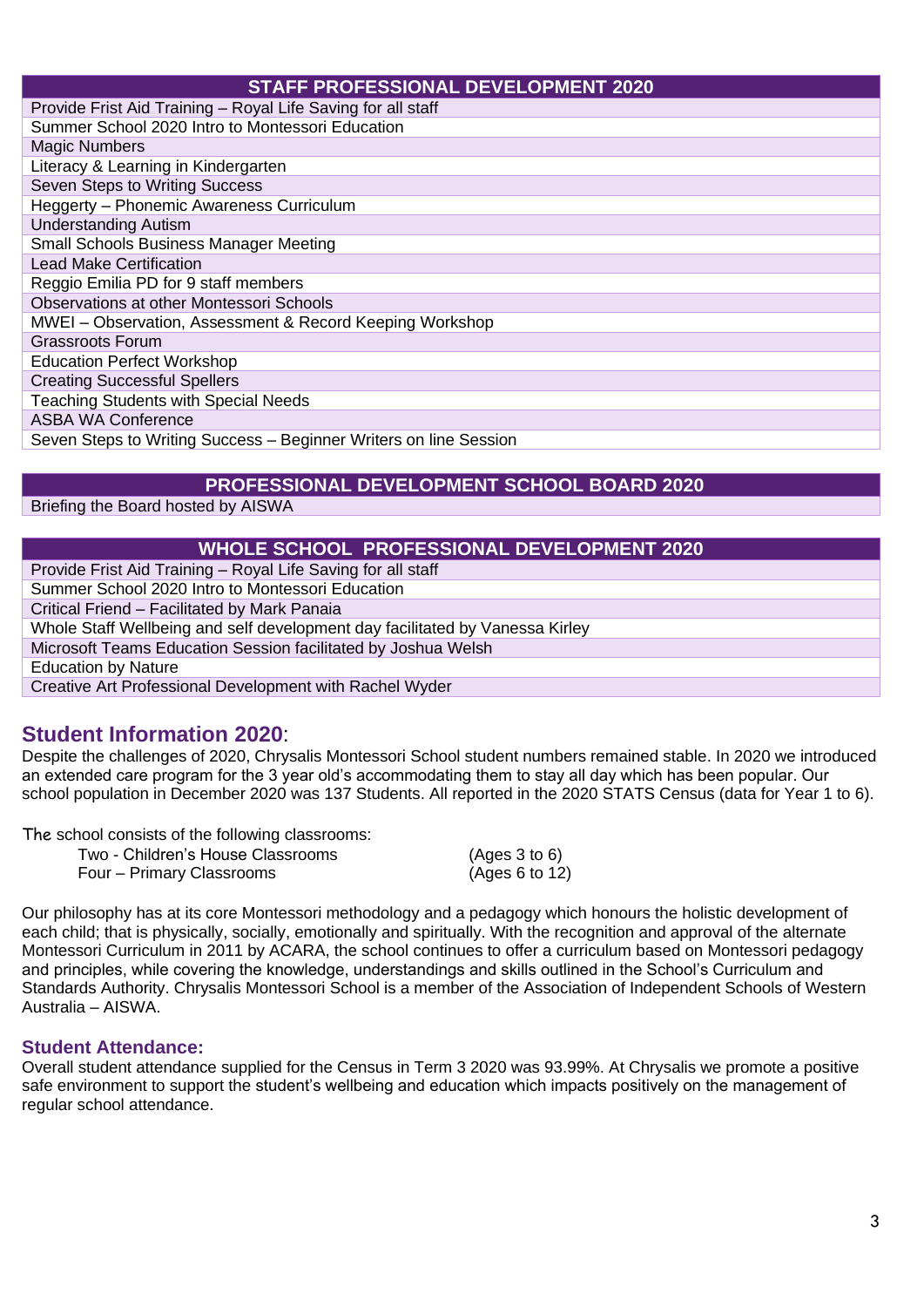| <b>STUDENT ATTENDANCE 2020</b> |        |  |  |
|--------------------------------|--------|--|--|
| Year <sub>1</sub>              | 94.86% |  |  |
| Year 2                         | 94.58% |  |  |
| Year <sub>3</sub>              | 94.1%  |  |  |
| Year 4                         | 92.87% |  |  |
| Year 5                         | 92.67% |  |  |
| Year <sub>6</sub>              | 94.32% |  |  |

**Management of non-attendance:** Parents of the school can use the 'e' absentee form through our communication app School Stream, email or telephone the school of any absences of their child. Class teachers report any absences to the front office by 9:00am daily. The school admin follows up on any unexplained absence by contacting the parent. The school has a late and early departure sign in and out system set up at the front office.

**Student Outcomes:** Due to the disruptions of Covid-19, NAPLAN was not undertaken in 2020.

Formal reporting occurs each semester with a mid year and end of year written report on the progress of all learning areas, student personal and social development and an overall teacher comment. These reports show student progress in relation to the Western Australian Achievement Standards as required by SCSA.

All students of primary schooling age also take part in standardised testing in literacy and numeracy twice per year as part of our internal assessment program. Pre-primary students are assessed using BASE on-entry testing in terms 1 and 4.



# **Value Added 2020:**

Despite limitations to community gatherings brought about by Covid -19 in 2020, Chrysalis was still able to celebrate our very important milestone of thirty years with a Spring Equinox Festival and with social distancing measures put in place.

Other events we were fortunate to be able to have during 2020 were: School Meetings Modified Sports Day Carnival School Camps Carly's Challenge Days Craft Fair Open Days / School Tours Parent Education Evenings: Parenting Strengths, Behavioural Optometrist & Occupational Therapist, Speech Pathologist and Child Psychologist presentations Cape to Cape Vision Quest End of Year Concert (Edu-dance) and Graduation

#### **2020 Class Improvements**

- Skippers new cupboards installed
- Triangles class materials and furniture
- Triangles, Skippers, Emperors, Mariposa and Swordtails Lighting upgrade
- Skippers and Emperors classes had full ceiling tile replacement.
- Spitfires new desks
- Library new Computer and Projector
- Administration 3 Laptops
- Papillon a Projector replacement
- Spitfires Classroom upgrade, new Montessori equipment and shelving

### **2020 Playground – School Grant funded**

- Wooden Boat
- Wooden Bridge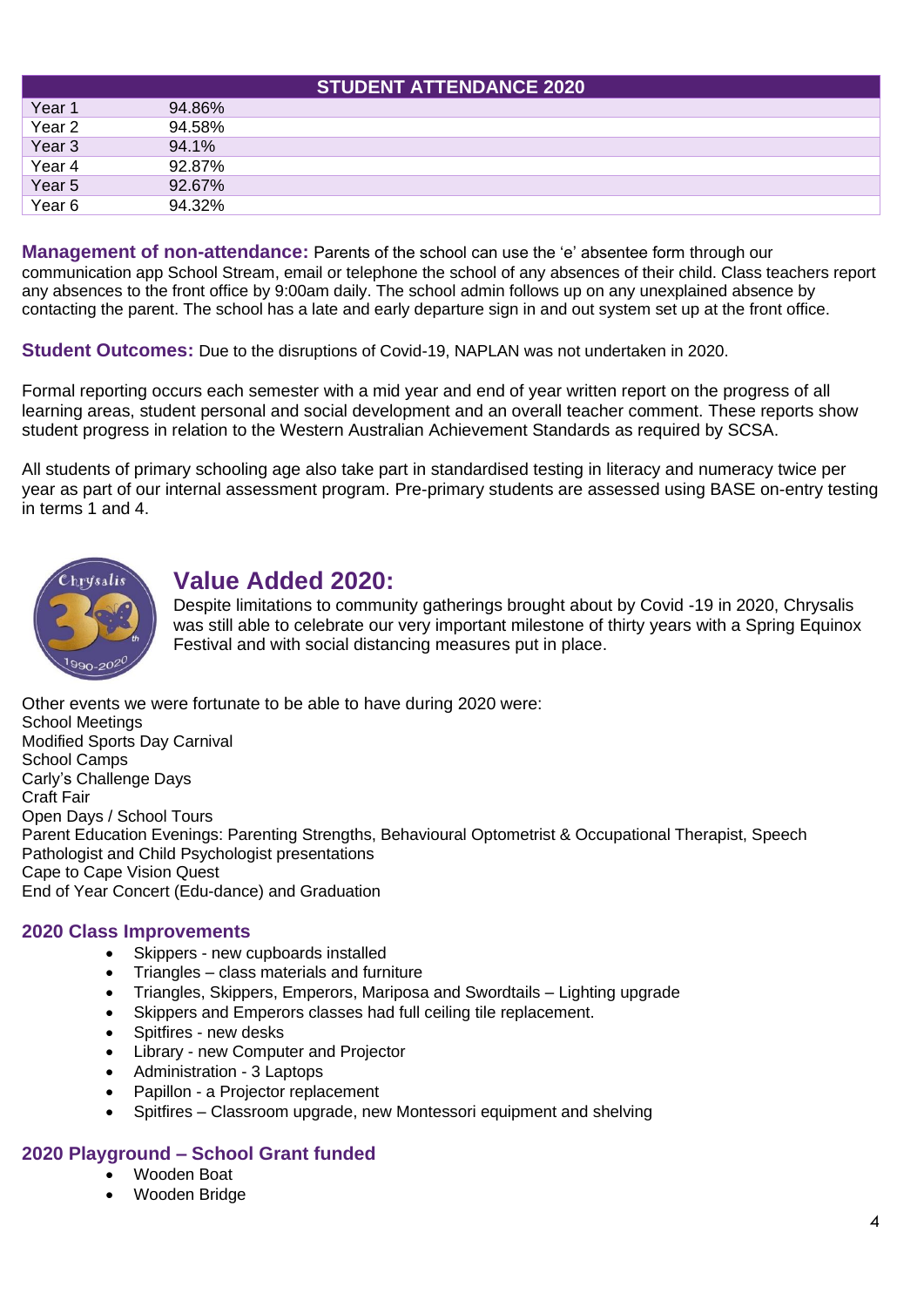#### **For Students:**

- A safe and supportive learning environment
- Chrysalis therapy dog
- Upgraded Nature Playground equipment
- Professional, dedicated and caring staff
- Individualised Learning Programs
- A Specialised Montessori Curriculum and Environment
- Specialised high-quality Montessori learning materials
- Wellbeing Program
- Challenge Days
- Specialist programs and teachers in LOTE (French), Physical Education, Science and Music
- Educational Support programs
- A Gifted and Talented program (including Optiminds & Future Problem Solving)
- School incursions / excursions and 2 primary school camps
- The Vision Quest Challenge for Year 6 students

#### **For Extra Curricula:**

- Keyboard lessons after school
- Weekly Lunchtime Clubs for school band, coding, singing and craft
- Community run Soccer Teams

#### **Satisfaction Survey 2020 – Wellbeing Survey**

Our Wellbeing survey undertaken in 2020, was a way of measuring what we value and investing strategically in 'wholeness'. The survey enabled us to gather valuable information about what we do well and what we can improve, from the perspective of students, staff and community.

The results showed we have a lot to celebrate at Chrysalis Montessori School:

- a high rating of satisfaction overall across parents, staff, students
- both students and parents feel that teachers respect and care for the students
- staff find their jobs deeply meaningful and enjoyable
- staff seek to know each individual student and care for their social and emotional wellbeing

**Parent Satisfaction -** The main role of a Montessori school is to support parents as the primary educators of their children. Parents play an extremely important role in the life of the school and contribute in many positive ways to the education of their children at Chrysalis Montessori School. The best measure of satisfaction is our retention of students that has remained strong and constant. From the survey parents appreciate the staff for their "kindness, care, respect, dedication and incredible professional skill and love for the children."

**Student Satisfaction -** The students at Chrysalis have access to a wide range of excellent and up to date facilities. The school is well-resourced and these resources are constantly upgraded to cater for the needs of the children. There are numerous cultural and festive opportunities afforded to the children and they are encouraged to actively participate in these. The staff are extremely supportive of and encourage the children to achieve their potential through various educational programs. Specialist teaching programs are offered in Physical Education, Music and French. From the survey the students appreciate that the teachers are kind, generous, helpful, great, understand children and their difficulties.

**Staff Satisfaction -** Staff participate in collaborative decision making processes relating to education and their contributions are valued and respected by the Leadership Team. They regularly attend Professional Development which ensures that they are cognisant of contemporary teaching pedagogy. They are provided with the resources necessary to maintain a challenging learning environment for the children. From the survey there was a very high satisfaction from staff in how they personally find their role at Chrysalis deeply meaningful and enjoyable. The teaching staff found supporting the students 'social and emotional wellbeing' to be a central part of their role. At Chrysalis problematic issues are actively and constructively addressed by the leadership team, and performance conversations occur and are strengths-based.